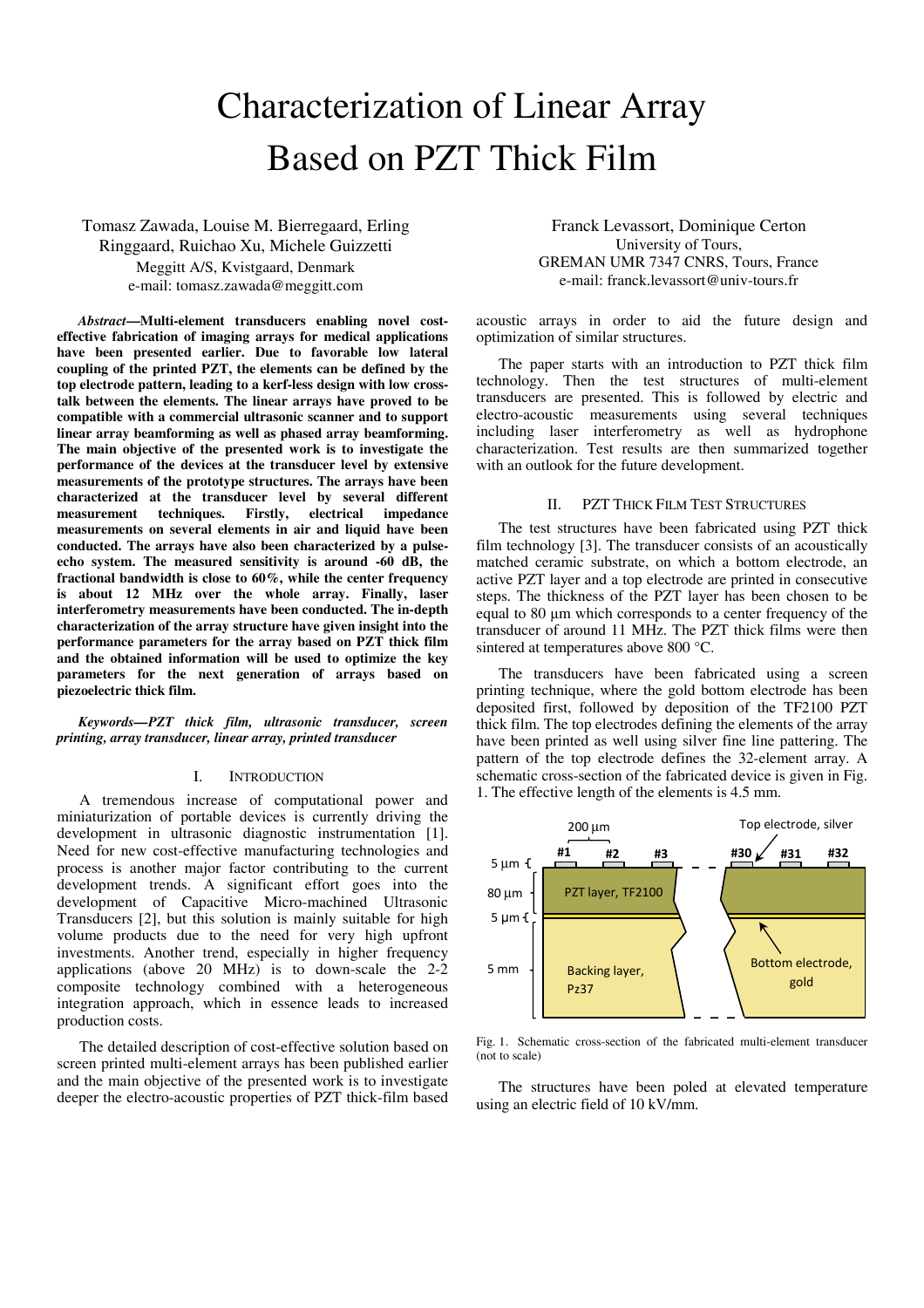Typically, the packaging and interconnect of multi-element transducers is one of the major technical challenges when it comes to design and manufacturing of array devices. The presented solution is based on the flip-chip technique where the functional device (chip) is connected to the PCB using solder bumps deposited on the top of the device. Hence the device is finally attached "upside down" with the active side facing the PCB. In the presented solution the top electrode pattern has been designed to match the pattern of conductive pads on a PCB carrier with an opening enabling acoustic coupling to the medium (Fig. 2). As a final step, a polymeric quarter-wave matching layer has been added.



Fig. 2. Top view of a PCB-packaged 32-element transducer

## III. CHARACTERISATION OF THE TEST DEVICES

## *A. Electrical and electro-acoustic properties*

Electrical impedance measurements have been performed using an HP4395A spectrum analyzer (Agilent, Palo Alto, CA) and an impedance test kit. All the elements were measured to evaluate the reproducibility and uniformity of the corresponding properties. Fig. 3 shows the superimposition of measured impedance in air of three representative elements and one element in water. All three measured elements deliver the same behavior and consequently they exhibit the same electromechanical properties.

Since the transducer consists of multiple layers, it is not trivial to determine the functional properties of the thick film itself, but in previous work on a similar film, the following parameters were determined using a multilayer KLM model [4]: acoustic impedance of 14.2 MRay, clamped relative permittivity  $\varepsilon_{33}^{S}/\varepsilon_0$  of 316 and effective thickness coupling factor  $k_{\rm t}$  of 0.44 [5].



Fig. 3. Complex electrical impedance (a: real part, b: imaginary part) versus frequency for three elements in air (blue: element number 16; green: element number 11; black: element number 32) and one element in water (red: element number 16)

Several elements of the linear array have been characterized using pulse-echo system with metallic target in water. An OLYMPUS (model 5077PR, Rungis, France) square wave pulser/receiver was used for the electrical excitation and reception. A 50  $\Omega$  cable around 50 cm in length was used. Fig. 4 represents the pulse-echo response of the element number 16.



Fig. 4. Pulse-echo response in time and frequency domain (element 16)

The insertion loss  $IL = 20\log(U_r/U_e)$ , where  $U_r$  and  $U_e$  are the reception and excitation peak voltages, has been evaluated from the received voltage in pulse-echo mode and found to be equal to -60 dB for a center frequency at 12 MHz. The fractional bandwidths have been found at -6 dB and -20 dB at 41% and 106%, respectively.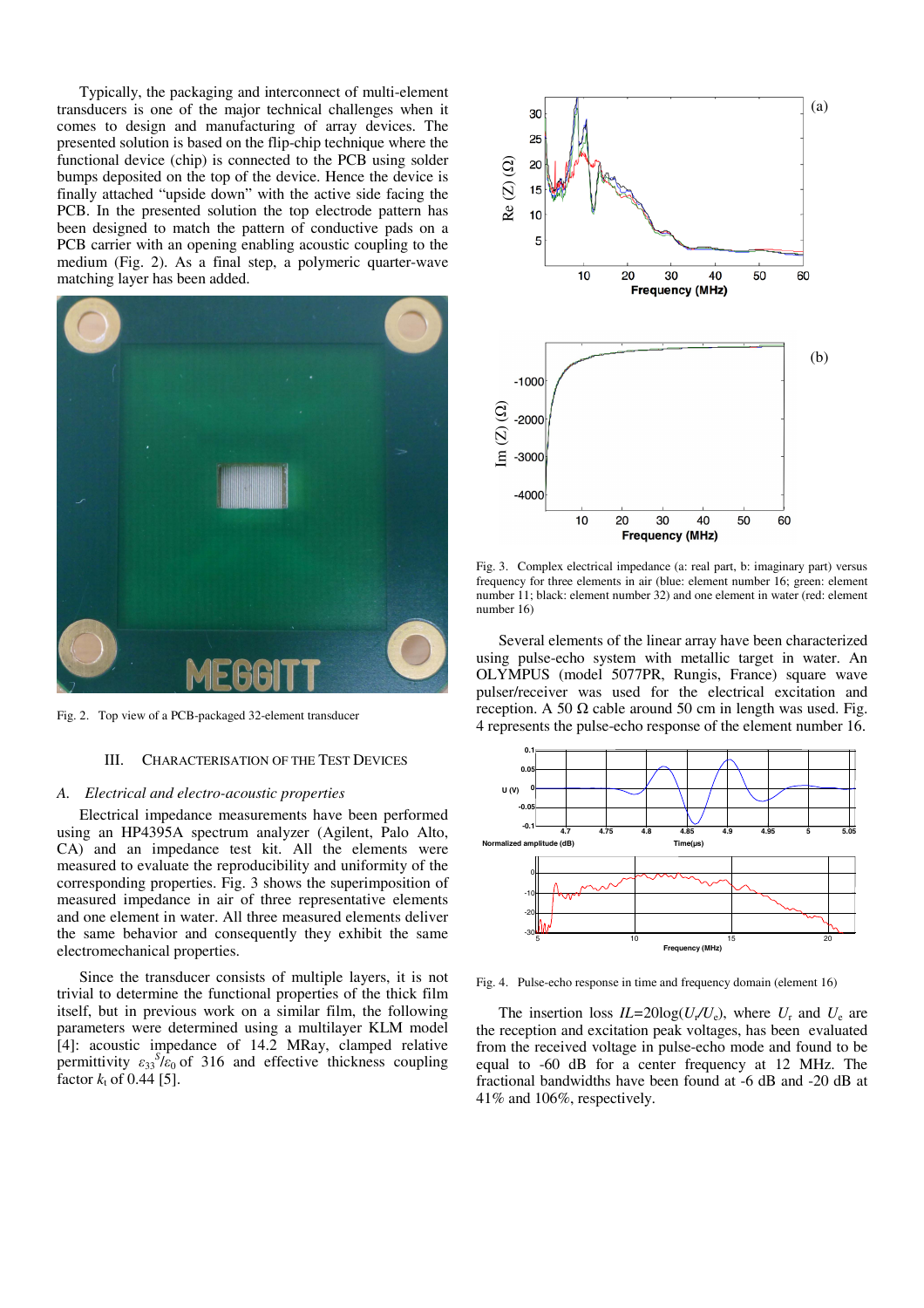## *B. Displacement measurements*

The mechanical displacement of the array front face produced by excitation of one element was measured using laser interferometry (apparatus UHF-120 from Polytec SA, Waldbronn, Germany). The displacement has been scanned along a line placed at the center of the elevation, with a step of 20 μm, over a range of 2 mm from either side of the excited element. Electrical excitation conditions were the same as the ones used for pulse-echo experiments. Fig. 5 shows the displacement scan obtained. The small blue spot placed at zero laser spot position corresponds to the displacement measured on the excited element, and outside this is the displacement produced on neighboring elements by mechanical crosstalk. Fig. 5 shows two interesting features; firstly the amplitude of the displacement measured on the excited element reaches 20 nm which is quite significant, given the fact that the element has been fabricated using printing technology. Secondly, the width (160 μm) of the blue spot corresponding to the element excited agrees very well with the pitch of the device (200 μm). This aspect shows that the level of electrostatic crosstalk inside the array structure is low. Moreover, the very short pulse duration measured (110 ns) confirms the high level of damping obtained with the porous backing.

Note that the mechanical displacement amplitude produced by crosstalk could seem important with regard to the displacement measured on the element, but here the amplitude is overestimated due to acousto-optic interactions (Fig. 5) and is not significant [6]. Moreover, because the phase velocity of these waves is lower than ultrasonic velocity in water, the mechanical crosstalk is not radiated and does not contribute to the far field pressure.



Fig. 5. Scan of the displacement collected at the surface of the array when one element is electrically excited

#### *C. Hydrophone measurements*

The pressure field radiated by one element has been characterized by using a hydrophone setup (Calibrated Needle hydrophone, HN series from Onda Corporation, Sunnyvale, USA). Excitation conditions were kept similar to those described in the previous section. In the first step, the far field pressure emitted (at 40 mm from the array) was measured and the results are presented in Fig. 6. The central frequency has been found to be equal to 9.5 MHz with a corresponding fractional bandwidth of 55 % at -3dB. One can note the significant peak-to-peak amplitude of the pressure, close to 200 kPa for one element. In comparison with the pulse-echo measurements, the central frequency seems lower in emission. This is due to the existence of a strong cut-off frequency at 16 MHz that is not observed on the pulse-echo signal. At this stage of this study, no clear hypothesis can be provided to explain such cut-off frequency except, probably, the operating conditions. For pulse-echo measurements a 50  $\Omega$  cable of 50 cm length was used, while for hydrophone measurements a longer cable (1.5 m) was required.



Fig. 6. Pressure measured at 40 mm from the array (a) time response and (b) spectrum. The central frequency at -3dB is 9.5 MHz and the corresponding fractional bandwidth is 55 %

A scan of the pressure at 4 mm from a selected element along a line parallel to the array has been performed. The hydrophone was mechanically moved with a step of 250 μm. Results are presented in Fig. 7. One can note the pressure amplitude at the probe output: more than 300 kPa peak-to-peak (at 10 MHz) for one emitter only. This value is quite significant and comparable with performances of commercially available probes.

Fig. 8 presents a pressure scan illustrating variations of the peak-to-peak amplitude against the hydrophone position. The quantity obtained theoretically is superimposed on the experimental results. The theoretical curve has been computed by simulating the pressure field radiated by a piston-like square shape acoustic source, with 160 μm width and 4 mm in elevation. Theory and experiments agree very well up to 4 mm. This confirms the very low level of mechanical crosstalk inside the structure, and that its contribution in the far field is null. Beyond 4 mm discrepancies with experiments are due to the hydrophone size, i.e. 200 μm which has not been considered in the described simulation.